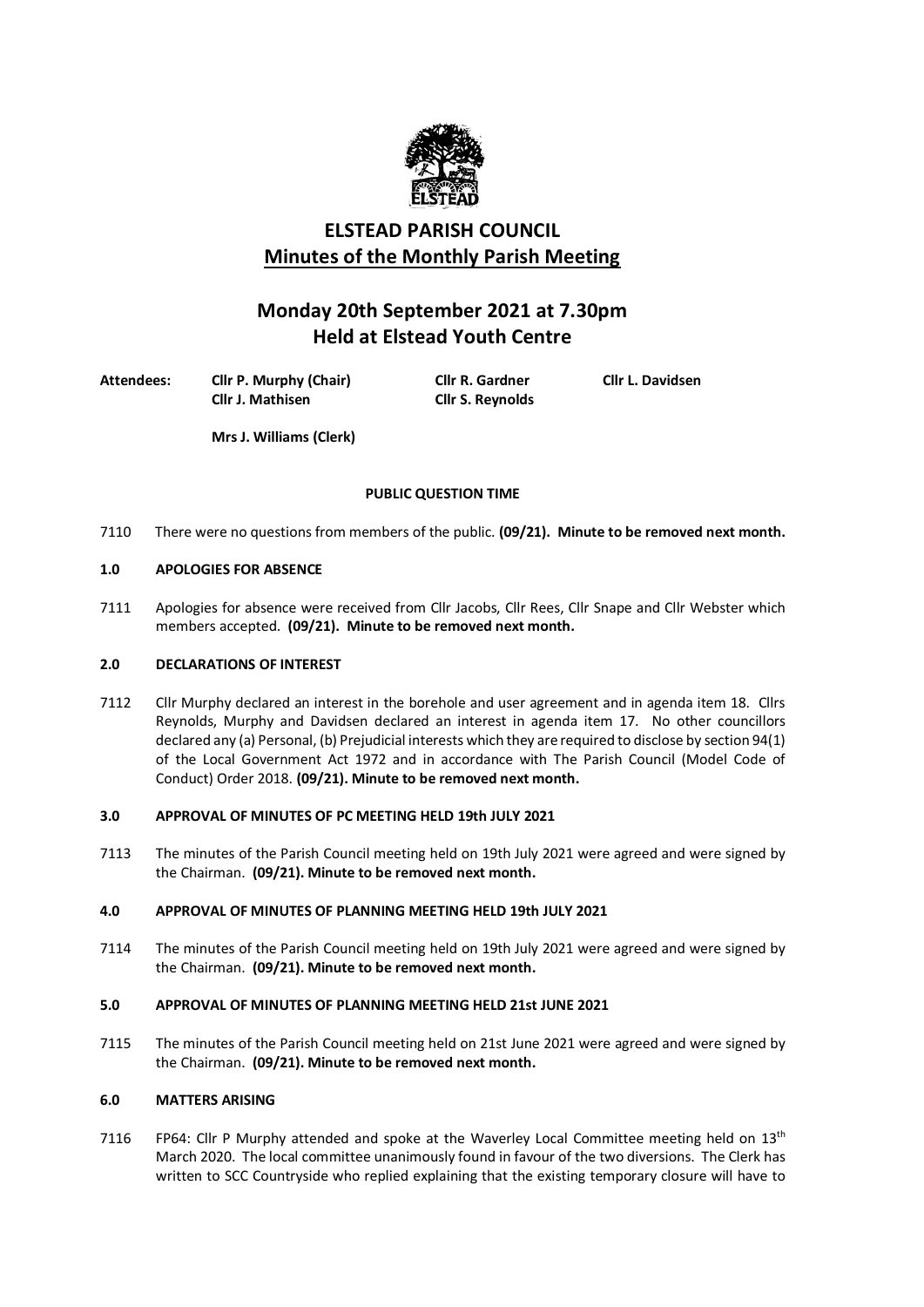be extended until such time as social distancing is relaxed. Once everything is back to normal the diversion order will be made and there will be a formal consultation period. If objections are received during this period and cannot be resolved SCC will have to refer the order to the Secretary of State for determination. Determination can take the form of written representations, formal hearing, or a Public Inquiry. If there are no sustained objections, SCC can confirm the order and the footpath will have been legally diverted (although works may have to carried out to make the new route suitable for the public). Cllr Mathisen suggested that the EA had neglected to clear tree debris and Cllr Murphy added that another tree had caused scouring to the bank. It was noted that there has been a further extension to the temporary closure notice (May 2021). The clerk received an update from SCC for the June meeting advising that SCC have been unable to make new orders during the first lockdown as libraries / council offices etc. were closed meaning that they were unable to advertise and display the orders correctly. SCC have found ways around that now, but we have been extremely busy as well as short staffed but SCC expect to start work on this within the next 2 weeks. The clerk wrote to SCC prioir to the September meeting. **(09/21)**.

- 6314 Website Admin: The clerk to ask Mrs Davidsen if she can provide Cllr Reynolds with a virtual online training session. **(07/20)**
- 6983 Chevrons by Elstead Bridge: the clerk noted that chevrons have been adhered to Elstead bridge rather than the large chevron sign being replaced. There is a partially damaged pole in front of Withybridge House where the former chevron has been located. The clerk has advised SCC and asked for it to be removed and/or the chevron sign to be replaced. **(06/21).**
- 7117 Village Green and Church Green Lease: The Heads of Terms as well as the maps of the area were circulated to councillors who agreed that the PC should proceed and renew its lease of these two areas. WBC legal department forwarded a new lease for the PC to consider. The revised lease would impose obligations on the Parish Council and not on WBC and for that reason the PC agreed it was not prepared to agree to these terms. Councillors agreed that the best course of action would be for WBC to transfer the title of the land to the PC and this is in line with WBC's policy of transferring assets. After a significant delay WBC Executives have confirmed that the land transfer may proceed and this is currently with WBC legal deaprtment. **(09/21)**.
- 7118 The Thursley Road Rec does not appear to be registered. Wellers Hedley, lawyers for Elstead PC have drafted the registration application and the clerk and Cllr Murphy have both signed Statements of Truth which have been returned to Wellers Hedleys. Wellers Hedleys have advised that the process of registering might take between two to six months. Wellers hedleys have confirmed that the application has been registered and no adverse comments have been submitted so it is a question of waiting for it to go through. **(09/21).**
- 7119 FP61: The Clerk, Mrs Davidsen, Cllrs J and D Else and Cllr Harmer met on site with Mr R. Cooper (RC) SCC and discussed the safety concerns about the proposed route and the fact that this was a circuitous route to the centre of the village. An alternative suggestion of upgrading FP61 was discussed and agreed. Cllr Murphy noted that he had established that Thakeham have contributed £25k towards the upgrade cost of FP61. The route is 340m in length. Essex CC estimate that 340m of resurfacing would cost £153k. As a point of comparison the clerk ascertained that the resurfacing work outside the Spar cost £18k. Cllr Murphy noted that there are 2 x poles and 1 x fire hydrant along FP61 which would need to be moved at extra cost. Cllr Murphy to share with Cllr Harmer and the Head of Internal Audit at SCC. The clerk and Cllr Murphy followed up progress on this matter. They were advised that the WMP part will be completed imminently but the section beyond the wooden bridge cannot be done at the moment as the owner is not in agreement. This is very unfortunate as this was one of the planning conditions that was discharged. Cllr Harmer noted that the land owner is not allowed to stop this process and Cllr Harmer agreed to refer this matter to the legal officer for this area. SCC to negotiate the surface material with the landowner. Cllr Murphy has requested a copy of the bill of quantities for the cost of the footpath. Due to staff shortage there has been no further progress which is disappointing given that WMP is almost fully occupied. **(09/21).**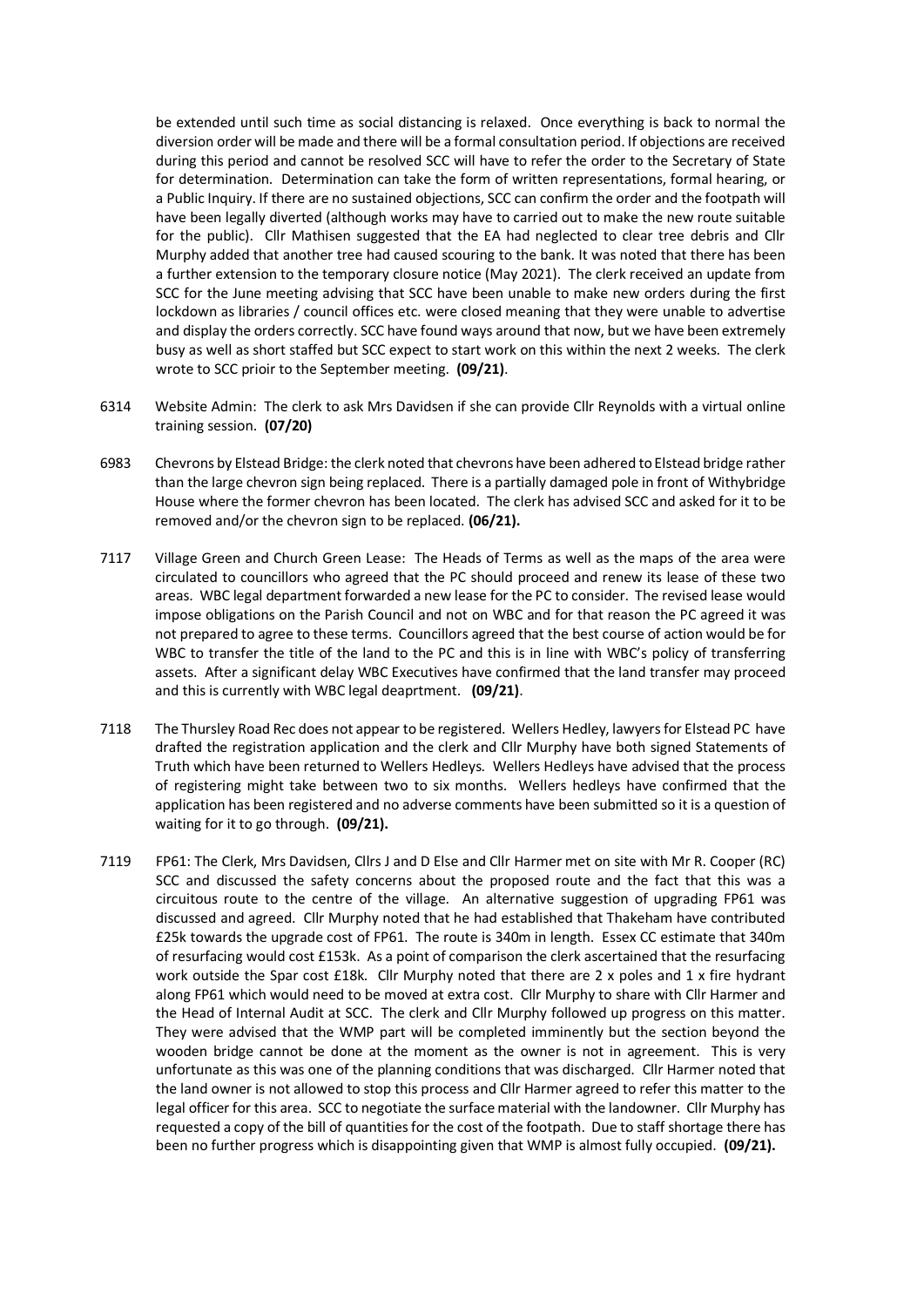- 7052 Bus route outside Water meadow Place: RC (SCC) had sent prospective plans of where the bus stop would stop outside of Water meadow Place. Cllr Davidsen, Mrs Davidsen and the clerk visited the site as they were concerned about the proposed location of the bus stop as passengers travel from Shackleford towards the triangle. The proposed location would mean that passengers would need to wait on, or alight onto a narrow verge (as there is no pavement on that side) with a steep drop behind it. This was of particular concern for children coming home on the school bus. Alternative drop off points at either end of Water Meadow place were proposed as being safer alternatives. The clerk has responded to RC on these points and has responded again following a follow up email from RC. The clerk has contacted RC for an update prior to the May meeting and he has responded explaining that the SCC Passenger Transport team have looked into the feasibility of this but advised that as the roads in the development itself are unadopted and not built to facilitate passage of a conventional bus, it will not be feasible to locate the bus services within the site. SCC will therefore need to progress with the provision of a pair of formal bus stops on Shackleford Road, as per the original S106 agreement. There was no update for the July meeting and the clerk to find out where SCC deem the safe drop off/pick up point to be. **(07/21)**.
- 7120 LAP at Water Meadow Place (WMP): The proposed area is very small and sits on a steep slope at the bottom of which is a deep culvert. The LAP is considerably smaller than guidelines state. There has been considered correspondence over this matter with Clarion, WBC and Planning Enforcement for the past year. A meeting was held at Water Meadow Place and was attended by Cllrs Murphy, Jacobs and D Else as well as Mrs Davidsen, Zac Ellwood (ZE), John Bennet JB), Cllr A Macleod (AM) and the clerk. The objective of the meeting was to discuss the absence of a LAP/LEAP and the failure to implement the SANG. Councillor Macleod recognised that the play area provision was both inadequate and unsuitable. ZE proposed that he would write to Clarion and Thakeham to seek a meeting to discuss this matter. ZE did accept that WBC had likely made a mistake when they had discharged the condition. The clerk and Cllr Murphy have written several times to asked ZE asking if he has arranged a meeting with Clarion, Thakeham, EPC and WBC. A meeting was finally held on 5<sup>th</sup> February 2021 at which the developer expressly asked that the PC should not be invited and WBC agreed to this request. Following the meeting Cllr Murphy and the clerk have asked several times for a copy of the meeting notes but they have been advised that no meeting notes were taken. Cllr Macleod, the portfolio holder, contacted Cllr Murphy by telephone on 14th February to advise that the developer would not be prepared to contribute to a play area as all the planning conditions had been discharged. Cllr Murphy advised that it was very regrettable that The Head of Planning was not prepared to provide a written report on the meeting. Cllr J. Else advised that the Parish Council should contact the monitoring officer regarding the lack of transparency. Following the meeting with Thakeham held on 25<sup>th</sup> May 2021 the following has been completed: footpath past the LAP has been upgraded, the fence in front of the LAP has been replaced although an old concrete post has been left, part of the perimeter fence has been replaced, the turf has been relaid by the pumping station and the boardwalk seemed satisfactory. Cllr Murphy and the clerk visited WMP prior to the September meeting. The mown paths had been recently cut on the SANG but there is still no fence between the LAP and the residential property. **(09/21).**
- 7121 BW69 remedial repairs: The clerk has followed this up on a number of occasions but there has been no response and SCC's target completion date of March 2020 has now slipped. A detailed status report from SCC Countryside had been circulated prior to the December meeting. HG advised that SCC Countryside will use winter 2020/21 to plan the project. HG explained that an HRA is required in order to obtain SSSI consent and SCC were waiting for an officer to complete this. In addition to the update on BW69, SCC Countryside also advised that they had been allocated capital funds to complete work on the cycleway between Elstead and Milford and asked if the Parish Council would like to consider a name for this route. HG advised that this would be completed in the forthcoming fiscal (21/22). HG advised that SSSI permission is required before works can start. Councillors agreed that the best course of action was for Sandford Brook to be cleared and then for the bridleway to be improved. SCC have confirmed that work will start w/c 20<sup>th</sup> September. (09/21).
- 7122 Following the Annual Playground Inspection report most remedial repairs were completed w/c 21.09.2020 by Kompan. The clerk has negotiated a credit note and this has been returned. Still to be resolved is the issue of whether the spika (item cannot be lubricated, the whole top needs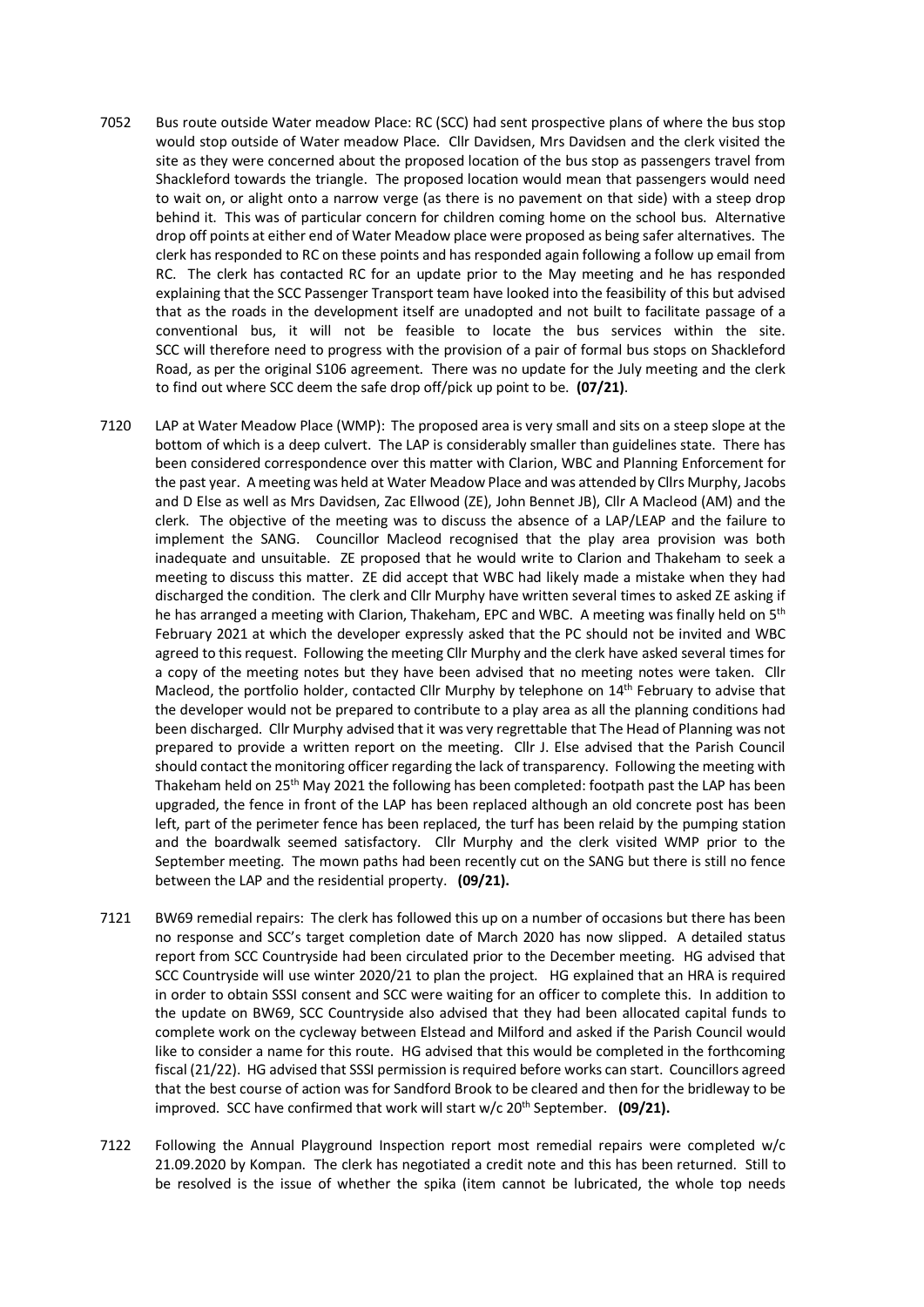replacing) and spire net (movement detected by inspector but Kompan state that the item should move) need remedial work. The clerk advised councillors that the cost to tighten the spire net was £1,000 and to replace the top of the spika £810. In view of the issues with the chains Kompan were offering to provide the podium of the spika foc (actual cost £260). The clerk has contacted Paintics to do the paintwork to no avail. **(09/21).** 

- 6800 The clerk advised that the quarterly playground was circulated prior to the meeting. There is nothing to report of high risk. The clerk highlighted the point raised about the grass matting and it was agreed that RK would uplift, clean and resettle the tiles. **(03/21).**
- 7123 Springfield flooding: Cllrs Murphy, Mathisen and Rees met with Ian Fowler (IF, SCC), Cllr Harmer, the clerk and a resident in June 2020 to discuss the flooding issue associated with Springfield which impacts Orchard Close and some properties along the Milford Road. The PC wrote a letter to those residents who are affected explaining that SCC would like to send a camera to explore the pipework with a view to resolving the problem. The clerk sent a list of houses who have confirmed that SCC may inspect the pipework on their land to IF who has advised that he requires confirmation that if necessary SCC can dig up the garden to enable SCC to investigate further as and when required. A meeting was held on March 16th 2021 and SCC have advised that funding has been allocated for drainage works in the Springfield area so the PC is optimistic that a solution to this problem will be found. The inspection work has identified some blockages in the pipe and residents have been written to asking for permission for SCC to dig up their garden to carry out further investigative work. Cllr Rees to follow up with two residents who have not responded. **(09/21).**
- 7124 Biffa PC Contract: The clerk advised that Biffa are emptying the PC owned bins but they have not invoiced the PC for this work since they took over from Veolia in Autumn 2019. The clerk has chased this on a number of occasions but Biffa advised that they are too busy and not in a position to raise a new contract but will continue to empty the Parish Councils' bins. Since the installation of the new height restrictor barrier Biffa have refused to empty the bins at Burford Lodge Rec. the clerk met with the team on site but it was a very unsatisfactory meeting and Biffa were aggressive and not willing to compromise. It was agreed that the clerk would seek a quote for the Burford Lodge Rec bins to be emptied by a separate contractor and the other 4 bins would be kept under Biffa as it was likely that they would still empty them even if they were not on their rota. **(09/21).**
- 6990 The Clerk noted that £18,600 had been moved from the deposit account into the current account as the deposit account was being used for POR donations. The clerk was asked to find another savings account in order to keep these monies separate. The clerk shared interest rates for Lloyds and Shawbrook and it was agreed that an account with Shawbrook offered the best interest. The clerk has confirmed that this will be done this month. **(09/21)**
- 6738 Cllr Mathisen advised that the table tennis table was damaged. The clerk advised that **she** had contacted RK who would try and repair the table with resin. RK is waiting for the weather to improve and will also endeavour rise the ground behind where the players stand. **(02/21).**
- 7125 Cllrs Murphy and Mathisen had attended a site meeting with representatives from Landmarc and the MOD. Landmarc advised that they cannot do any clearance work without input from Natural England (NE) and the Environment Agency (EA). NE accept that water levels are raised and have agreed to a site visit. MoD advised that they are prepared to undertake the work with the authority of NE and EA but are concerned about the effect this may cause further down the stream. Cllr Murphy has pushed both parties to meet with him and Cllr Mathisen on site however NE and EA are not allowed to do this until covid restrictions ease. Cllr Murphy noted that the water level on the common had risen by two foot due to the need to clear Sandford Brook and that this was now a priority as people are having to divert off the track onto the heath which is causing significant damage to an area which has an SSSI designation. A site meetings has been arranged for 30.9.2021 to look at what needs to be done. **(09/21).**
- 7126 Cllr Jacobs noted that a number of delivery drivers were being sent down the track opposite the moat as a result of their sat nav. Cllr Jacobs contacted Cllr Harmer who was unable to find a sat nav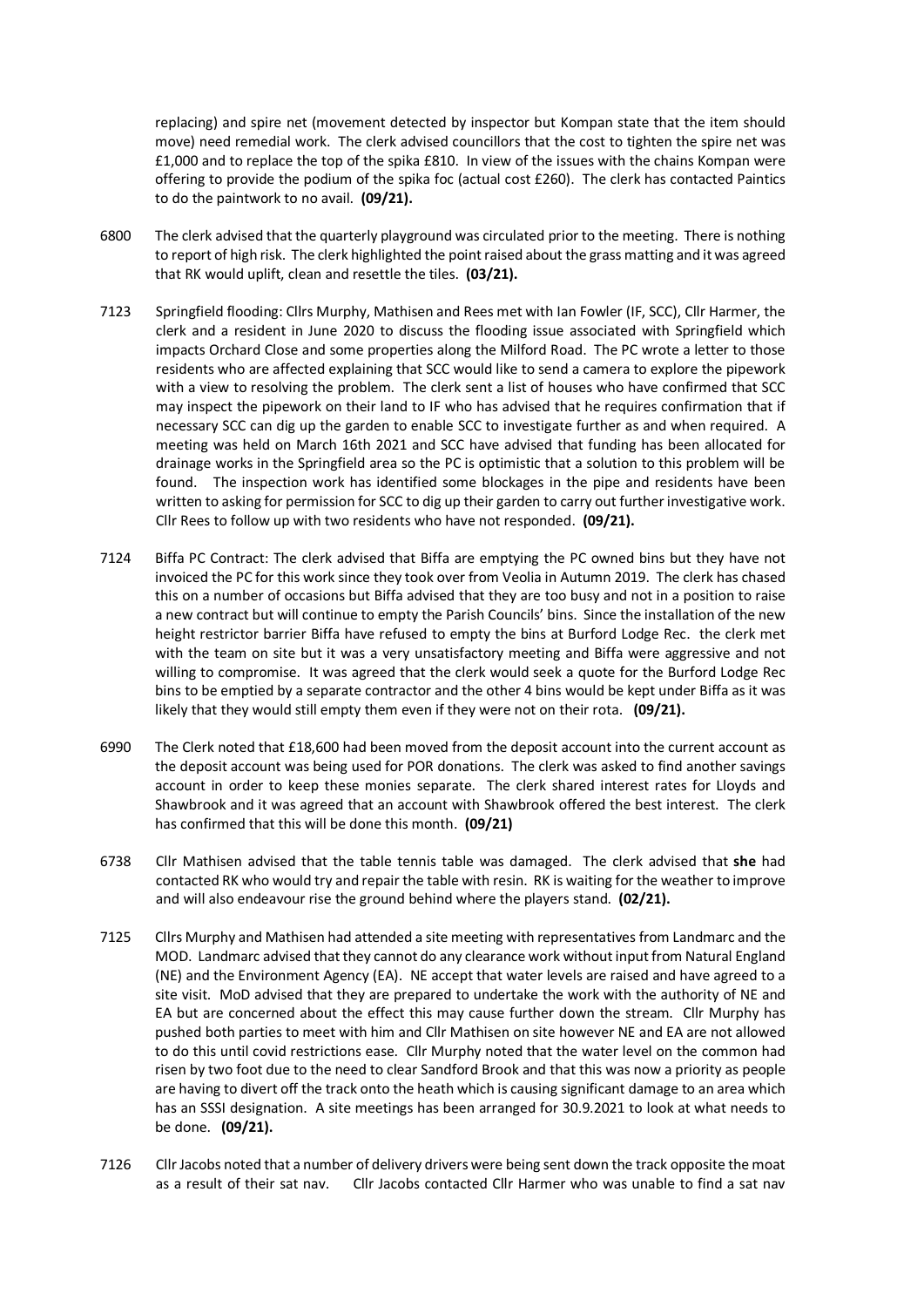contact at SCC but who advised he would try again. Cllr Harmer to discuss with Hannah Guttridge whether a footpath sign can be can be secured at the Thursley Road end of the footpath. The clerk advised that the fly tipping has been removed. The clerk contacted HG to ask if barriers could be installed and Cllr Jacobs advised that she did not believe that anyone had vehicular rights along this footpath. HG advised that SCC were short staffed but would contact the landowner at some stage in the future. Cllr Jacobs that she had encountered another vehicle on the footpath. Cllr Davidsen to report this on google maps. It was noted that vehicles were using this and that perhaps it might not be possible to install barriers. **(09/21).**

- 7057 Cllr Gardner advised that the majority of Hookley Lane had now been cleaned. The clerk contacted WBC to ask for a road cleaning schedule however WBC have explained that this cannot be shared. The clerk has contacted the Head of Environment to ask why this is the case and has followed this up with Richard Homewood on several occasions. **(07/21).**
- 6810 Cllr Gardner noted that BW113 which had been improved recently was almost impassable beyond the repaired section. It was noted that much of the common was boggy due to the rainfall and this section would be monitored. Cllr Murphy, the clerk and Sandra Smith met on site and agreed that more posts can be added which would prevent quad bikes entering the common at this point. Since this meeting the PC has been informed that SCC are planning to get contractors to work on sections of the Elstead to Milford cycleway and that this might be an access point for contractors. It was agreed to put the extra bollards on hold. **(04/21)**. **Minute to be removed next month.**
- 6749 A report following the Western Village meeting was circulated in advance of the PC meeting and updates have been added to current minutes. Oher key points covered were: Cllr Murphy reported the blocked culvert on Westbrook Hill outside Milton (the 4 inch pipe is far too small). Adrian Selby asked that any issues should be notified individually to the SCC Highways reporting link by e-mail. In this way they get recorded properly and a response has to be sent. **(02/21)**
- 7127 Elstead-Milford Cycle Route: Hannah Gutteridge (HG) advised that this project would be implemented in the coming year. ClIr Murphy suggested that a site visit for the cycle route should be arranged when Covid restrictions permit. HG confirmed that she would send the PC a plan of the route first, and then arrange a site visit. In a previous meeting councillors were advised that The PC could suggest names or the cycle route. The clerk has contacted the Witley clerk. The clerk and Clr Murphy noted that the cycle way had been awarded £150,000 in CIL funding. The clerk to ask HG again for the proposed definitive route which was recived and circulate after the July meeting. Work has started and the entire route will be surfaced in Fittleworth to 3m width where possible. SCC are still keen for the route to be named. The clerk to ask SCC Countryside if the section that the PC had paid to be improved can be joined to the new section as there is currently a boggy section in the middle. The clerk to ask HG for the Red House Lane access point to be marked on the cycle route plan. **(09/21)**
- 7128 Flood forum renamed Flood Action Group: the clerk advised that Will Bravery (WBC) had invited the Parish Council and residents to join to form a flood forum. The forum would comprise representatives from SCC, WBC, The EA. It was agreed that the best solutions would be for councillors to meet first as the flood forum to understand the scope and what the catalyst for getting results were before opening it up to the community. Flooding issues were discussed at the meeting held on 16<sup>th</sup> March and Cllr Mathisen circulated a report following the meeting. SCC have responded and a Flood Action group to be formed and met on  $21<sup>st</sup>$  June. All agreed it was a very productive meeting. SCC forwarded leaflets containing emergency contact details and what to do in a flood information. It was made clear that members of the public must contact SCC directly rather than asking their PC to for gdpr reasons as SCC will provide updates on the works progress. Following on from this SCC tried to arrange a community engagement session however it was felt that there was no benefit talking through theoretical problems and so the meeting was cancelled. **(09/21). Minute to be removed next month.**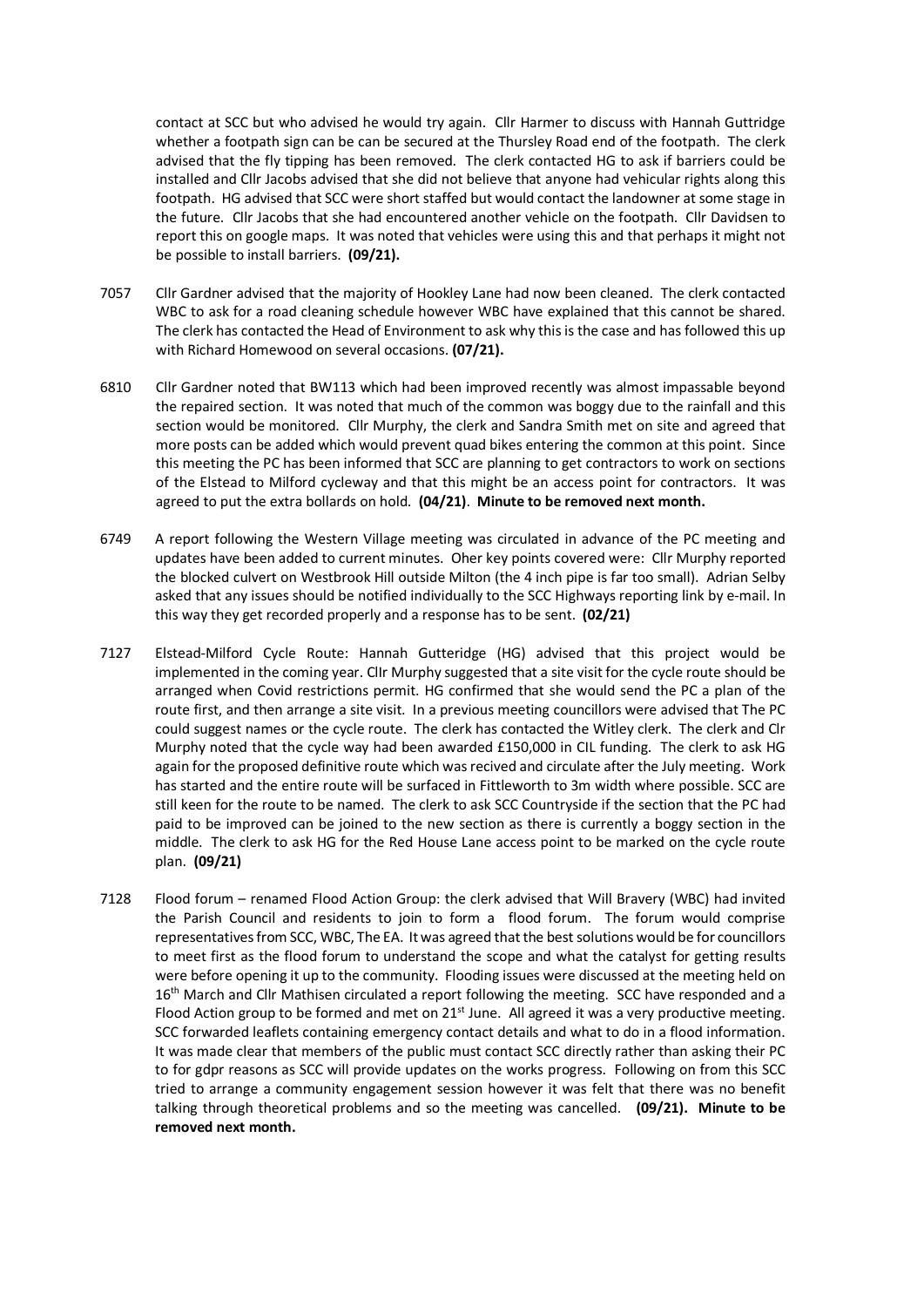- 6786 Cllr Mathisen noted that a resident adjacent to the access track to the MoD parking area had complained about nuisance caused by traffic from film company vehicles and had queried whether they had a right to use the track. MoD were considering this issue. **(02/21)**
- 7129 LD noted that the potholes on the road leading to the DZ parking were worse than ever. Cllr Mathisen to feed back to the MoD. Cllr Mathisen advised that he had tried to contact MoD on a number of occasions to no avail and would try again after the June meeting. Cllr Mathisen advised that this had been discussed at the HUG meeting held in August but that no solution had been proposed. **(09/21)**
- 7130 Woolfords Lane Cemetery Sign post. Prior to the meeting the clerk had obtained two costs: £135 from Woolmer Fitzpatrick (who produced the village green signpost) and c £130 from AJ Signs (who produce the defibrillator signs). Councillors agreed the costs, the clerk has obtained written permission from Skanska and SCC. The sign has been installed. **(09/21). Minute to be removed next month.**
- 6997 Cllr Webster proposed undertaking a survey of Elstead residents to determine a) if there are any covid related issues b) to understand the impact of covid from a social and employment perspective c) to understand what is important to Elstead residents and d) use the findings to provide areas for future follow ups. Cllr Webster advised that the survey would be undertaken face to face once all vulnerable groups had been vaccinated. Cllr Webster circulated a sample survey prior to the April meeting and feedback was given. It was agreed that the village would be divided into sections from which individuals could be chosen. An updated survey to be circulated to the PC and questions to be asked either via online or face to face. The clerk to shred any addresses and the main covid survey to be undertaken in September by Cllr Webster. **(05/21).**
- 7061 Cllr Mathisen advised that residents at BVR were investigating fibre optic cable and had extended the group to include residents in Red House Lane and Thursley Road with an aim of reaching the Elstead South group. 150 homes and 13 businesses have signed up to date and a Community Infrastructure Company to be formed imminently. An article was written for the May issue of the Elstead village news which generated some interest. Open reach have supplied a quotation. Hookley Lane are working to obtain the enough interest so that they can be included. **(09/21). Minute to be removed as forms agenda item 12.**
- 6855 Cllr Gardner advised that residents from Hookley Lane were collating evidence on inconsiderate parking and liaising with SCC on this matter. **(09/21). Minute to be removed next month.**
- 6880 Guinea Common parking issues: residents have been liaising with MoD as vehicles are being parked in the lay-by to the left. The clerk advised that  $1<sup>st</sup>$  Call are able to place logs to deter parking if needed. **(09/21). Minute to be removed next month.**
- 6856 A resident asked for help regarding a blocked lateral drain along the Seale Road. The drain has been blocked for some time. It is not certain whether the drain has been jetted. The resident was asked to email the details to the clerk who will follow this up. **(04/21).**
- 6857 Two residents asked whether a small section of the Backland Field could be given over to a mountain bike dirt track similar to S4P at Rodborough Common. At the moment there was nothing for teenagers to do in the village aside from organised sports (football/cricket/tennis). The residents noted that mountain bikes appeal to all ages and ability and was a sustainable form of exercise. At Rodborough Common all ages of people visit the track – people tend to do the runs several times and don't just "hang around." The bike track would need a relatively small section of land allowing for the majority of the field to still be rented out from which the Parish Council could still earn an annual income. Councillors were largely supportive of the idea in principal and asked that the residents do further research. It was noted that there would need to be a public consultation for those residents living locally. An access route could be created through the bottom of Burford Lodge Rec. **(04/21)**.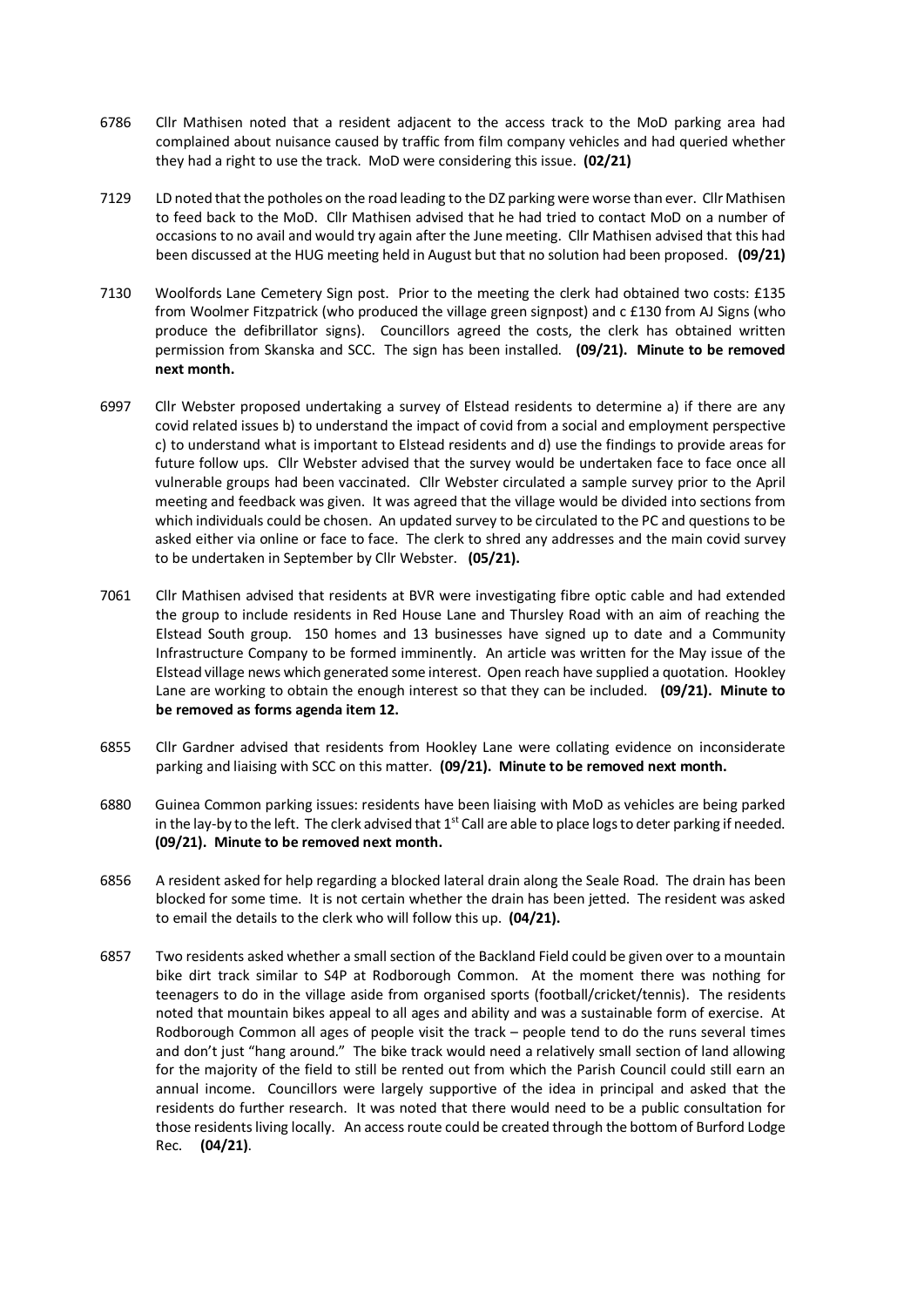- 7131 Woolfords Lane Cemetery door frames are rotten and need replacing / repairing. The clerk to follow up progress with RK. **(09/21).**
- 6887 EER Update: The EER committee is continuing to meet monthly however it is very quiet in terms of client need and volunteers. The name of the sub group has been changed to Elstead Community Response (to fall under the overall umbrella of EER). The ECR contains to remain active although in the past month there has been only one request for help. **(04/21)**
- 6888 EER plan: Cllrs Rees and Snape met with WBC regarding the EER plan on 19th February 2021. Cllr Snape noted that the meeting had been very helpful as it provided a good framework and will allow the EER to signpost rather than duplicate efforts. The EER will focus on helping in four key areas: pandemic, utility outage, fire and flood. It was agreed the current plan will note that it is "under review". Cllr Snape has put forward an EER plan to simplify what is already there. **(04/21).**
- 6271 Environmental PIC: The clerk advised that there was c £700 left in environmental PIC monies. Councillors agreed to the proposal that the clerk should apply for this money to be used for information boards at The Moat car park. **(06/20).**
- 6891 Car parking at The Moat: a voluntary car parking system at The Moat costing £25/year. Councillors to monitor if parking along the Thursley Road increases as a result. **(09/21). Minute to be removed next month.**
- 7064 A member of the public raised the issue that more recreational facilities were required for women and asked if the PC consider this. Cllr Murphy advised that a netball court typically cost £50k and that recreational facilities were generally more successful when there was a specific club involved who would manage the on-going maintenance of the facilities. The costs of such a scheme were discussed with suggestions that it could be funded via CIL however it was further noted that any schemes needed to demonstrate an element of match funding. Cllrs discussed this at the July meeting and concluded that they were very receptive to providing more sporting facilities but that they required a proposal from a club or group. Cllr Snape noted that there was further space at The Quillets for something to be included there. The PC to include sporting facilities in an EVN article. **(07/21).**
- 7132 Borehole project: The borehole has been drilled to a depth of 50m with water being found at 5m. The next stage is to install an irrigation system. An application to the SCC Big Fund was submitted in March but there has been no feedback from SCC on this- Cllr Murphy to send an email to Cllr Harmer about this. **(09/21).**
- 6964 Cllr Jacobs noted that in a recent NHP feedback session it was noted that there were possible issues for people living with the NHP area trying to work who have no transport of their own. The clerk to obtain a statement to this affect as this would support the NHP's promotion of certain development sites. **(05/21)**.
- 6950 Backland Field: The sharks and Elstead FC noted that there were also interested in adding two pitches onto the Backland Field and were working on a business case and looking at different options. Cllr Murphy noted that Burford Lodge rec would accommodate a further football pitch so questioned whether this space was required. Cllr Snape noted concern for residents and Cllr Davidsen highlighted that the surrounding woodland was full of wildlife which needed preserving and other comments included the need to preserve the green gap in line with the emerging NHP. Councillors were minded that the storage facilities on Burford Lodge rec should be resolved as a priority and asked that both groups come forward with a business plan and proposal. **(05/21).**
- 7133 Clock on the green: the clerk shared example of clocks with councillors before the meeting. Councillors agreed that a white face with black numbers was preferable and it was agreed to order a master system which would automatically change the hours backwards or forwards. **(09/21).**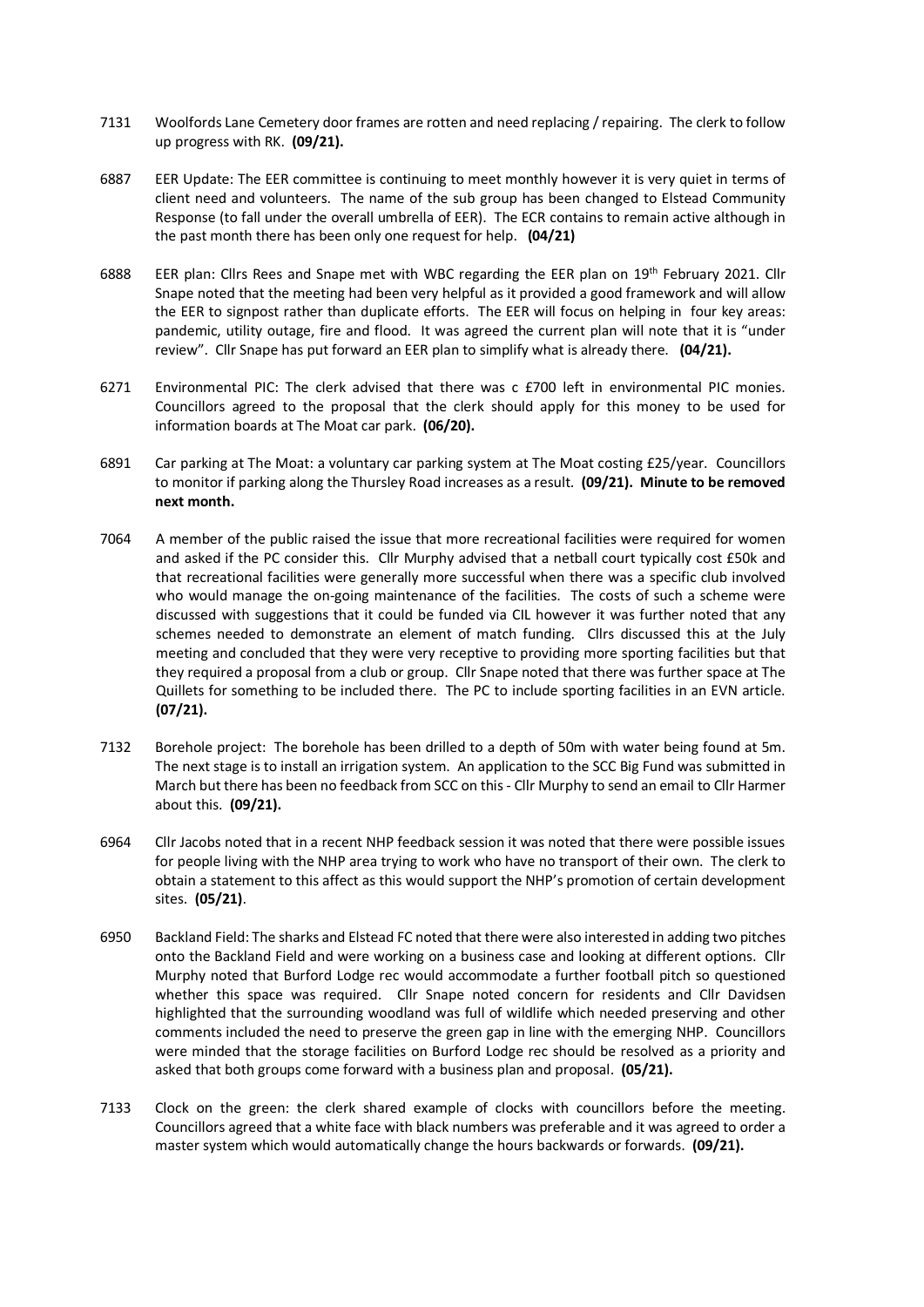- 7134 A working party meeting was held on  $16<sup>th</sup>$  June. NE are minded to agree with the PC's suggestion that the link from BW504 to the reserve should be retained. Funding of £98k (WBC CIL), £55k (donations) and £150k NE are confirmed. NE have made progress and and a planning application has been submitted to enable to restoration work to commence. It is hoped that work can start later in the Autumn. Not all of the boardwalk will be replaced like for like – some areas be constructed as raised banks. Cllr Else to see if he can push WBC to approve this speedily. **(09/21).**
- 7135 WBC Grass cutting: complaints have been received by members of the public about the No Mow May grass cutting policy which has left many residential areas looking unkept as well as causing a threat of tics and injury through hidden sight lines. The clerk wrote to Cllr Townsend, copying Cllrs Elses about this policy enclosing photos and asking if the Portfolio Holder would like to visit the village and see for herself the mess of many of the village's residential areas. Cllr Townsend has twice cancelled meetings in Elstead – the clerk to contact Cllr Townsend again as the central areas in Broomfield for example look very messy. **(07/21).**
- 7080 Village green improvement works: it was agreed that the surface of the village and church greens needed remedial work. RK was approached but was unable to tender. Grasstex have been engaged to undertake the woks as they are our current contractor. The cost of £2k was approved and the work will be scheduled for September 2021. **(07/21).**
- 7084 Official signage needs to be created to legally advertise the CCTV camera at Burford Lodge Rec. Councillors approved the cost of £264. **(07/21).**
- 7136 A notification has been received from SE Water advising of water mains work that will last 22 weeks. Cllrs Murphy, Snape, Mathisen, Harmer and the clerk attended a meeting with SE Water via zoom on 20<sup>th</sup> July where details of the works were shared. The clerk has included an update and advert from SE Water in the EVN. A eeting with SE Water, the PC and St jmes School has been arranged for  $28<sup>th</sup>$ September 2021 to show SE Water the affect of drop off / pick up plus residential parking. **(09/21).**
- 7088 The asset register has been updated to include the new height restrictor barrier and the borehole. Councillors approved these additions and the chairman to sign the updated register. **(09/21). Minute to be removed next month.**
- 7107 Cllr Snape noted that some car parking was unacceptable around the village green. The clerk advised that Witley and Tilford have bye laws. The clerk to investigate. **(07/21).**
- 7089 An RTC at Gala Lane resulted in damage to the EVTC/PC sign. Significant debris was left over the road which the clerk arranged for RK to clear up. The clerk is seeking to recover the cost of the sign through the responsible vehicle's insurance. **(07/21).**
- 7090 Boundary markers: councillors agreed that the clerk could install boundary markers on land at the Backland and cemetery to clarify ownership. **(07/21).**
- 7095 Milk and Moore have reported significant ASB. The clerk spoke to the police who asked Milk and Moore to report the issues directly via 101. **(07/21).**

# **7.0 WBC UPDATE**

- 7137 Cllr D. Else advised that LPP2 would be presented to the full council for approval on 22.09.21 Amends have been made to Haslemere / Hindhead as better sites have come forward. **(09/21). Minute to be removed next month.**
- 7138 Cllr D. Else advised that work was progressing to understand the level of collaboration that would be feasible with Guildford Borough. **(09/21). Minute to be removed next month.**

#### **8.0 SCC UPDATE**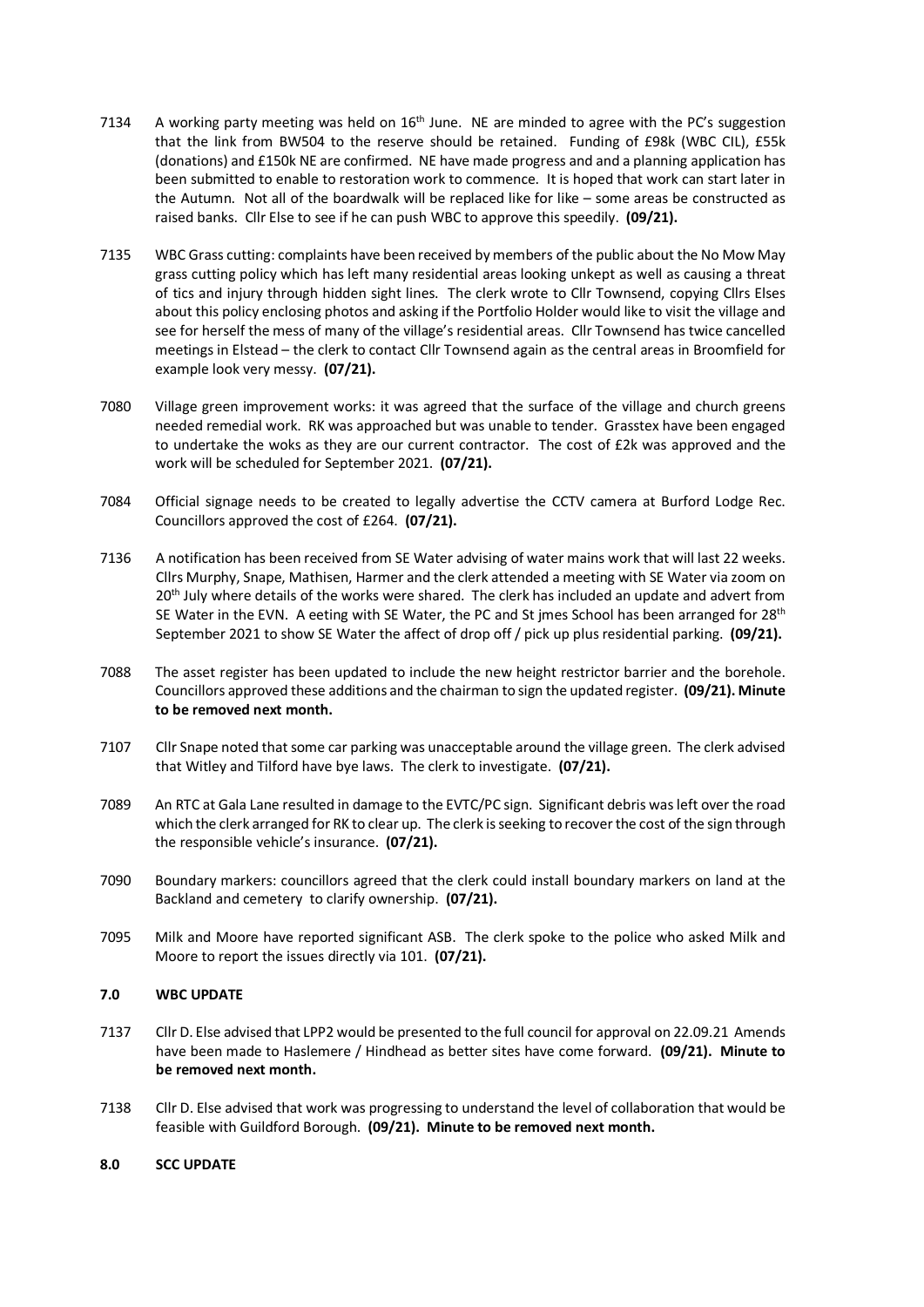- 7139 Cllr Harmer noted that the next Western Village meeting would be held on 5th October 2021. **(09/21) Minute to be removed next month.**
- 7140 Cllr Harmer advised that the Highways restructure was almost agreed and would be done on a geographical split which Cllr harmer had argued against. **(09/21) Minute to be removed next month.**
- 7141 Cllr Harmer noted that Members Allocation applications needed to be received as soon as possible. **(09/21) Minute to be removed next month.**
- 7142 Cllr Harmer explained that the grassy triangle at the junction of Attleford Lane and Shackleford Road, known as the God Cake Junction, was due to be repaired. A public meeting is due to be held in mid October to determine whether the surface will be grass or concrete. **(09/21) Minute to be removed next month.**
- 7143 Cllr Harmer asked the clerk to forward him details of the SE Water work. Cllr Harmer to share this with Highways colleagues to ensure that the planned Thursley Road resurface happens once this project has been completed. **(09/21) Minute to be removed next month.**
- 6949 BW101; Clr Harmer spoke to SCC legal to try and understand what can be done to protect this. A resident is badly impacted by the use of this track by film companies. It was noted that not all film companies need planning permission as some filming lasts less than 28 days. Cllr Murphy noted that he and Cllr Mathisen had provided a schedule of times for the film company to access the route which precluded late at night and early morning. Mod has accepted this document and Cllr Murphy to forward it to Cllr Harmer. **(05/21).**
- 6820 There have been further discussions regarding the blocked drain opposite Hunters Farm on Seale Lane. There is a lot of water in the road and SCC investigated it on  $22^{nd}$  January 2020 however no further action appears to have been taken. This issue was raised again in February 2021. The clerk contacted SL-C (SCC) who advised that as soon as works on Whitmead Road had been completed SCC would be able to focus on this issue. **(03/21)**
- 6004 Cllr Mathisen raised the issue of Fulbrook Lane the side of the road near to Thundry Farm needs improvement. **(02/20)**

#### **9.0 NEIGHBOURHOOD PLAN UPDATE**

- 7144 Mini consultation on revised housing policies: The focused consultation ran from 26<sup>th</sup> March 2021 for six weeks until  $7<sup>th</sup>$  May 2021 and there have been 156 responses. The NHP team are happy with the number of responses as this was a reconsultation. NHP Regulation 15 has finally been submitted the delay was due to Aecom needing to finalise and write up the SEA report. The SEA is largely supportive of the draft NHP. **(09/21).**
- 7145 Site assessment : Aecom have concluded their initial assessments of the three new sites that have been put forward (VAM, Kingsmead and Springfield). The draft SEA was received on 15<sup>th</sup> March and needs to be read. The revised HRA is in progress. Both are complete. **(03/21). Minuute to be removed next month.**
- 6886 Village Design Statement (VDS): Cllr Jacobs chaired a meeting on 30.11.2020 at which it was agreed that the VDS just needed basic refreshing and updating and would benefit from photographs. Two meetings were held in January and one in February at which the whole revised copy was reviewed. Photographs are in the process of being taken and the revised copy to be proof read. Work on the VDS will be picked up again once the focused mini NHP consultation has been analysed. **(04/21).**

#### **10.0 OUR ELSTEAD UPDATE (OE)**

6012 Village Wide Fete: Discussions have been held and the current theme idea is a 'carrot festival' which would tap into Elstead's past as an important carrot producer. **(02/20).**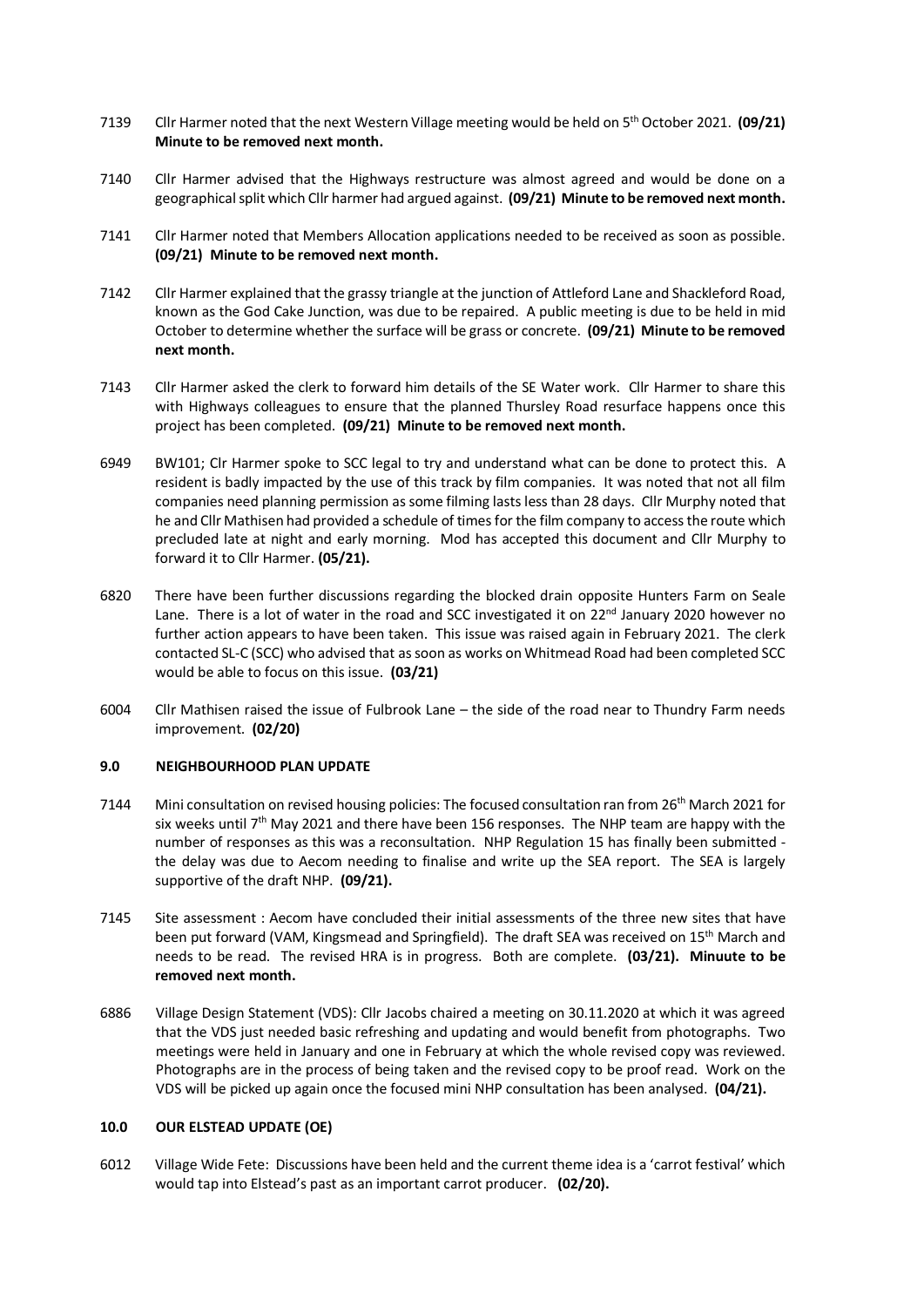- 7146 Village sign: Planning permission for the village sign to be sought and the clerk advised that if the village green had not been transferred to the PC, the PC would need to seek approval from WBC to install the sign. The clerk advised that the contract had been signed and the deposit sent to the blacksmith. A full size dummy of the sign due on 24th May. It was agreed that a plaque would be made accrediting the sign to the Billmeir Trust. Cllr Mathisen has followed up with the contractor for an estimated conclusion date for the sign. It was agreed that a plaque should be placed on the village sign thanking the Billmeir Trust. The clerk to seek permission from the Billmeir Trustees. **(09/21).**
- 7147 Electrical supply to the green: Cllr Mathisen has liaised with SSEN and advised that there is an electricity supply to the green. The clerk applied for Members Allocation Grant and was successful in receiving £1,200 towards the project – thanks were given to Cllr Harmer. The clerk is seeking approval from WBC to site the termination point. Cllr Rees noted that this must be secured to prevent unlawful electricity usage. Cllr Mathisen met with DJK who have proposed a solution – an underground power box in the middle of the green. Cllr Mathisen advised that the cost was £4.3k. It was agreed that this would be considered during the budget meeting for 2022/23. (**09/21).**
- 7148 Summer planters: someone has stepped forward to take over the summer planters**. (09/21). Minute to be removed next month.**
- 7149 Christmas Tree: OE to decide whether there will be one large tree or smaller trees on the village green. **(09/21).**

#### **11.0 ELSTEAD VILLAGE ROAD SAFETY**

- 7015 Road safety outside St James Primary School: The clerk had circulated some draft notes from Cllr Snape (which were also supported by Cllr Else who is a governor at the school as well as a Ward Councillor) prior to the meeting. Councillors supported the draft and Cllr Harmer to write to Adrian Selby (SCC Highways) asking for his advice. Following the preliminary EVRS meeting the clerk spoke to Mrs Elliott who said she would be pleased for the school to be involved in any schemes. **(06/21).**
- 7016 Zebra crossing repainting: Following Cllr Mathisen highlighting the need for it to be repainted the clerk has notified SCC who have confirmed that it has been scheduled on their works list. SCC were unable to give a completion date despite the clerk requesting an update for the June meeting. **(06/2021).**
- 7150 Thursley Road improvements: The section from The Bel and Dragon to the Sandford Villas has been completed. It was noted that the section from Sandford Villas to the centre of the village green requires the most work. Cllr Murphy noted that the PC had already received notification that this section was to be resurfaced and then nothing has happened. The clerk found a copy of the notice which she shared with Cllr Harmer. Cllr Harmer discussed this with SCC colleagues and investigative work to be undertaken when machinery is available – Clr Harmer explained that there was no date advised as of yet. **(09/21).**
- 7018 Speeding: The clerk advised that she had received a number of complaints regarding speeding through the village and the inefficacy of the VAS. Cllr Davidsen agreed that there was an on-going problem of motorists ignoring the VAS. The Clerk discussed this with Sam Adcock, the new Borough Inspector. Sam Adcock noted that it would be better if residents could form a community speed watch volunteer group however the clerk had explained that she felt it was unfair to put this onus on residents and no one would be able to do this under covid restrictions. The clerk to follow up meeting attendance and speed enforcement with PC Farmer. PH (SCC) has contacted SCC to forward speedwatch information to the clerk following a meeting on 15.6.2021. **(06/21)**
- 7151 VAS: The VAS on the directional finger post on church green is very sensitive and triggers too early the clerk to notify PH. 2 x speed monitoring to be undertaken at Fir Mead and Church Green VAS locations – PH to arrange. 2 posts to be installed at Fir Mead and by TR Rec. AS advised it must be Katy Poulsam who have quoted £1k for a corner warning sign, post and installation. The clerk to ask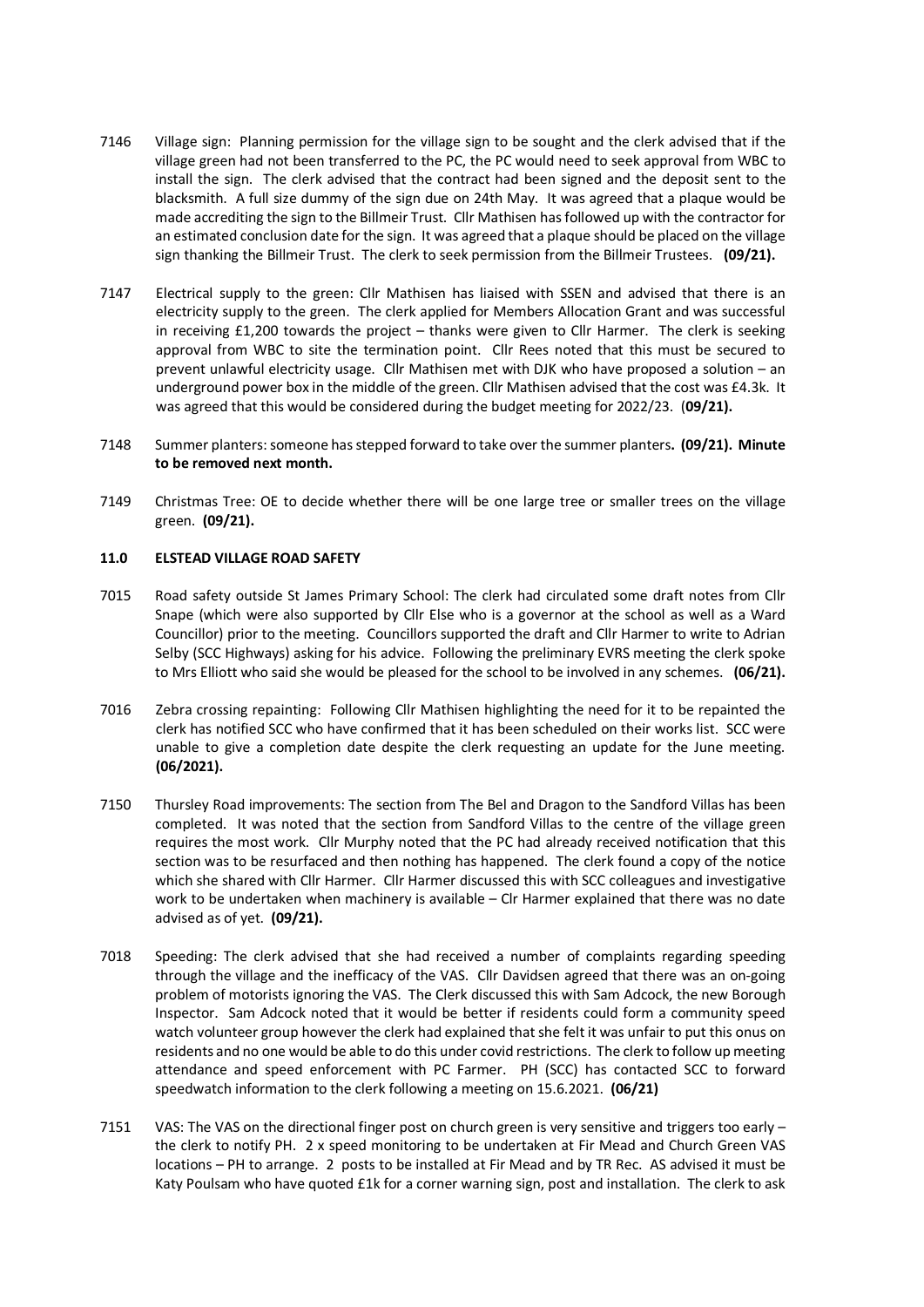Clr Harmer to ascertain why it must be installed by KP as RK has attended a Highways accreditation course. Councillors agreed that a pole could be installed on PC land to enable the VAS to be relocated to the Thursley Road Rec. **(09/21)** 

7152 BT land: Cllr Murphy contacted BT to see if it would be possible to lease the land but the contact said that it would not be suitable for the public to use the land. BT stated that it has no plans to do anything with this space until 2027. Cllr Murphy has contacted BT again following a meeting with St James' Primary School who have stated that they would like to use this land for staff parking which the PC recognises will go some way to help improve the parking situation in front of the school. The contact at BT to forward this to the relevant departments for consideration. BT have now advised that they are sympathetic to the request but have ceased issuing licenses on their land as a result of covid. Cllr Murphy confirmed that Jeremy Hunt has written directly to the CEO of BT in support of this opportunity. Cllr Else has been progressing this with Mr Hunt. **(09/21)**

#### **12.0 SUPER FAST BROADBAND**

7153 The PC received an enquiry from a member of the public as to whether the PC can act as the legal entity however it was noted that a CIC was only required if the scheme isn't viable. **(09/21). Minute to be removed next month.**

#### **13.0 CEMETERY POLICY**

7154 A draft pooct was circulated before the meeting. The objective is to be slightly stricter with the appearance of graves etc given that this is a very natural setting. Additional wording was suggested and the clerk to amend and recirculate. **(09/21).**

#### **14.0 PLANNING COMMENTARY**

7155 Cllr Jacobs had asked whether councillors should comment on other councillors planning applications. It was agreed that councillors should continue to comment on them and that (as happens now) the councillor should leave the meeting. **(09/21). Minute to be removed next month.**

# **15.0 ROADSIDE VEGETATION**

7156 This item was covered under a general discussion about vegetation and the clerk to raise at the western village meeting. **(09/21). Minute to be removed next month.**

#### **16.0 BURFORD LODGE REC**

- 7157 Concrete bases: RK has provide a quote of £500 to remove/bury the remaining concrete bases at Burford Lodge Rec. This will enable to the pitches to be reconfigured and will means that a further pitch can be added at the rec. The clerk to forward the costs to the sharks. **(09/21).**
- 7158 Cycle Racks: the clerk had asked whether cllrs would agree to bicycle racks at Burford Lodge as a means of encouraging more people to cycle to the rec rather than driving. The PC has agreed to an 8 bike rack and the TRRT has agreed to a 4 bike rack. The clerk to circulate a preferred style, and then order. **(09/21).**
- 7159 Biffa collections discussed under minute 7124. **(09/21). Minute to be removed next month.**

# **17.0 THE CLOCKHOUSE REQUEST FOR DONATION**

7160 The Clochouse has requested funding towards a Magic table which will benefit dementia sufferers and their carers at the new Butterfly cafe that it will open in mid October. The Clokchouse must fund a significant amount towards this item in order to secure funding from WBC. It was agreed that the PC would donate £1,500 this was proposed by Cllr Jacobs who had sent her support in advance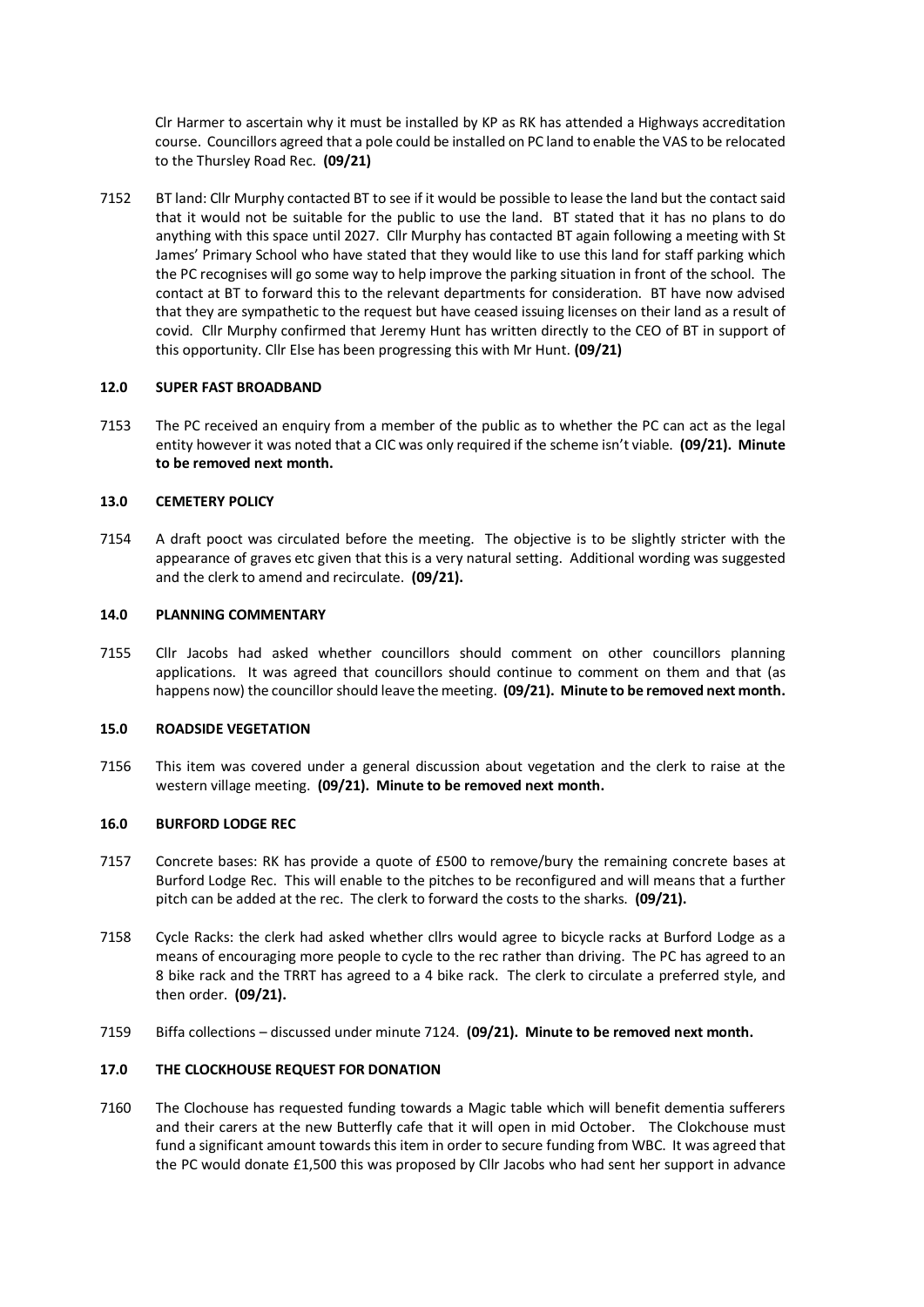of the meeting and seconded by Cllrs Mathisen and Gardner. Clrs Murphy, Davidsen and Reynolds did not participate in the discussion. **(09/21). Minute to be removed next month.** 

#### **18.0 PRE SCHOOL IMPROVEMENTS AT ELSTEAD PAVILION**

7161 SCC have come forward with £46k to improve the Pre school facilities at Thursley Road Rec. The £46k was monies received from the WMP development. The monies will be used for the installation of a fixed awning over the play area, all weather surface in the garden, durable fence around the play area and improvements to the loos. The TRRT are investigating whether planning permission will be required. The terms of the lease state that permission for these improvements must be given by the PC. Councillors agreed. It was noted that the TRRT would be responsible for the on-going maintenance of these items. **(09/21). Minute to be removed next month.**

#### **19.0 QUEENS JUBILEE 2022**

7162 The Queen's Jubilee: The clerk advised that in June 2022 it would be the Queen's Jubilee and councillors agreed to facilitate a 4 day event over this period. A number of volunteers have stepped forward and costs for a marque have been sourced. The PC has agreed to put aside £1k for the event and the TRRT Sports Bar will also put forward £1k. Councillors discussed that there should be no parking on the rec. The clerk to organise an initial meeting with those who have shown interest. **(09/21).** 

#### **19.0 REPORTS AND CORRESPONDENCE**

- 7163 Surrey ALC AGM to be held on 12<sup>th</sup> October, Cranleigh. **(09/21). Minute to be removed next month.**
- **20.O FINANCE (all financial papers including audit documents/reports were circulated prior to the meeting)**
- 7164 The clerk advised that the accounts had been reconciled correctly and Cllr Jacobs had confirmed this and formally signed the July and August reconciliations. **(09/21) Minute to be removed next month.**
- 7165 Bank balance as per statements: Current account £128,538.39 and includes £15k easement and £3k for the village sign - £2k has been used as the deposit. Deposit account £55,281.77 (31st August 2021). **(09/21) Minute to be removed next month.**
- 7166 At 50% time gone c 56% of the budget has been spent. An overview of expenditure by cost centre by month was shared before the meeting. **(09/21). Minute to be removed next month.**
- 7167 Accounts for payment for September 2021 were circulated in advance of the meeting. 16 cheques have been raised totalling £7,6,44.98 **(09/21) Minute to be removed next month.**
- 7168 To note that the AGAR was submitted to PKF Littlejohn before the deadline. **(09/21) Minute to be removed next month.**

| Cheque no | Payee                  | <b>Purpose</b>                      | Amount  |
|-----------|------------------------|-------------------------------------|---------|
| 4313      | 1st Call Trees Ltd     | tree works by the EVTC              | £792.00 |
| 4314      | <b>Juliet Williams</b> | salary 1 of 2 August                | £999.00 |
| 4315      | <b>Juliet Williams</b> | salary 2 of 2 August                | £516.10 |
| 4316      | <b>Juliet Williams</b> | working from home August            | £15.00  |
| 4317      | <b>Juliet Williams</b> | Manbat VAS batterys x 2 and charger | £211.20 |
| 4318      | <b>SSE</b>             | <b>Burford Lodge Pavilion</b>       | £51.15  |